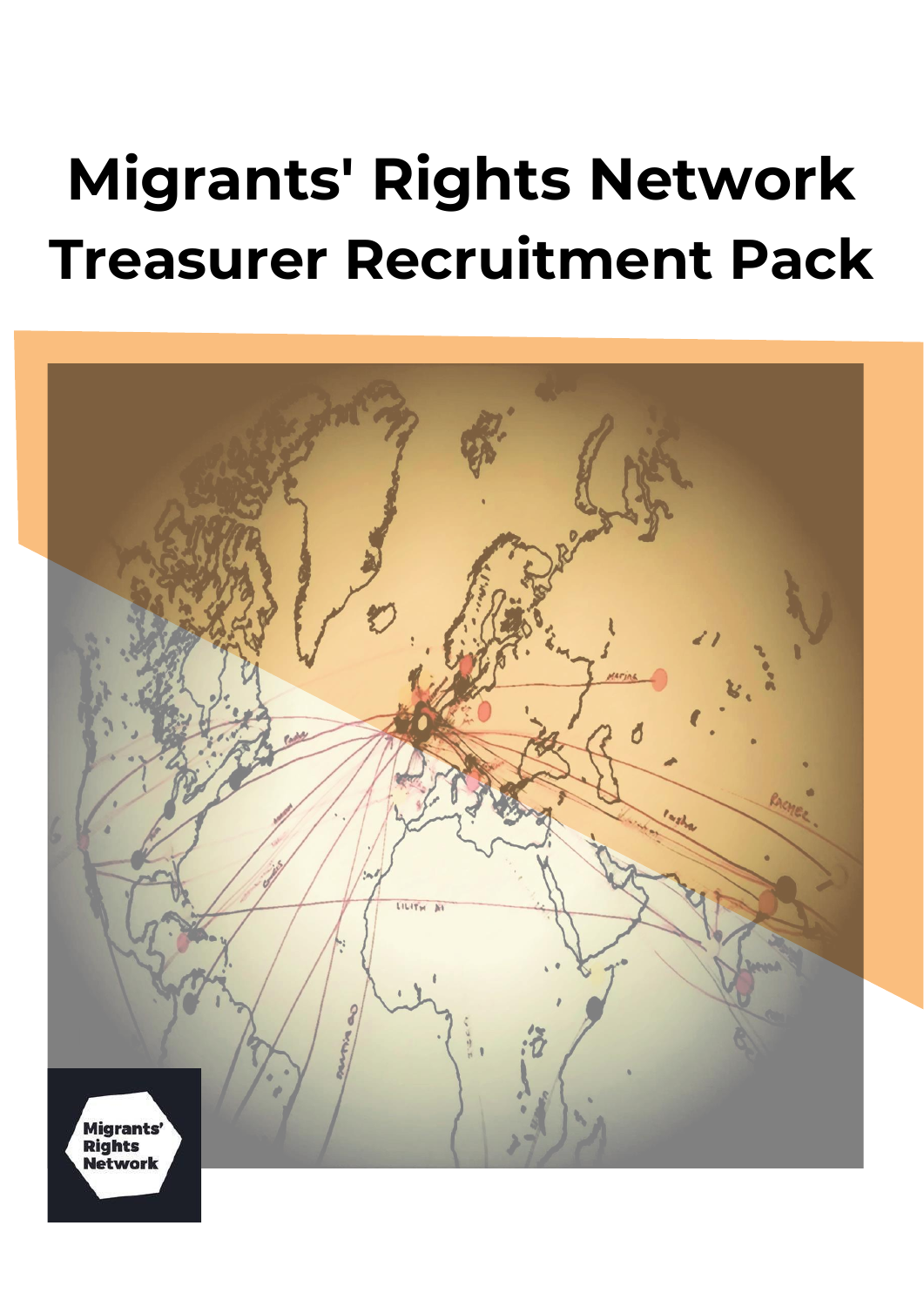## **Introduction from chair**

Trustees play a crucial role in the running of the Migrants' Rights Network. They help guide the organisation's long term strategy, they support the staff in their areas of expertise, they help to build the network, they oversee MRN's finances, and they contribute to the fight to secure for all migrants the rights they are entitled to.

While we are looking for a new treasurer, we are also looking for those with lived experience of migration and refugee policy. We want to encourage applications from people who have a commitment to improving the lives of migrants and refugees, to campaigning for their rights and to facing up to the 'hostile environment' that confronts today's migrants.

Now is a challenging time for those seeking refuge in this country. And there are many new issues on the horizon which MRN and those we support will have to face up to. By becoming a trustee, you will play a part in changing for the better the lives of migrants and their families and improving our society as a whole.

> **Nick Sigler Chair of trustees**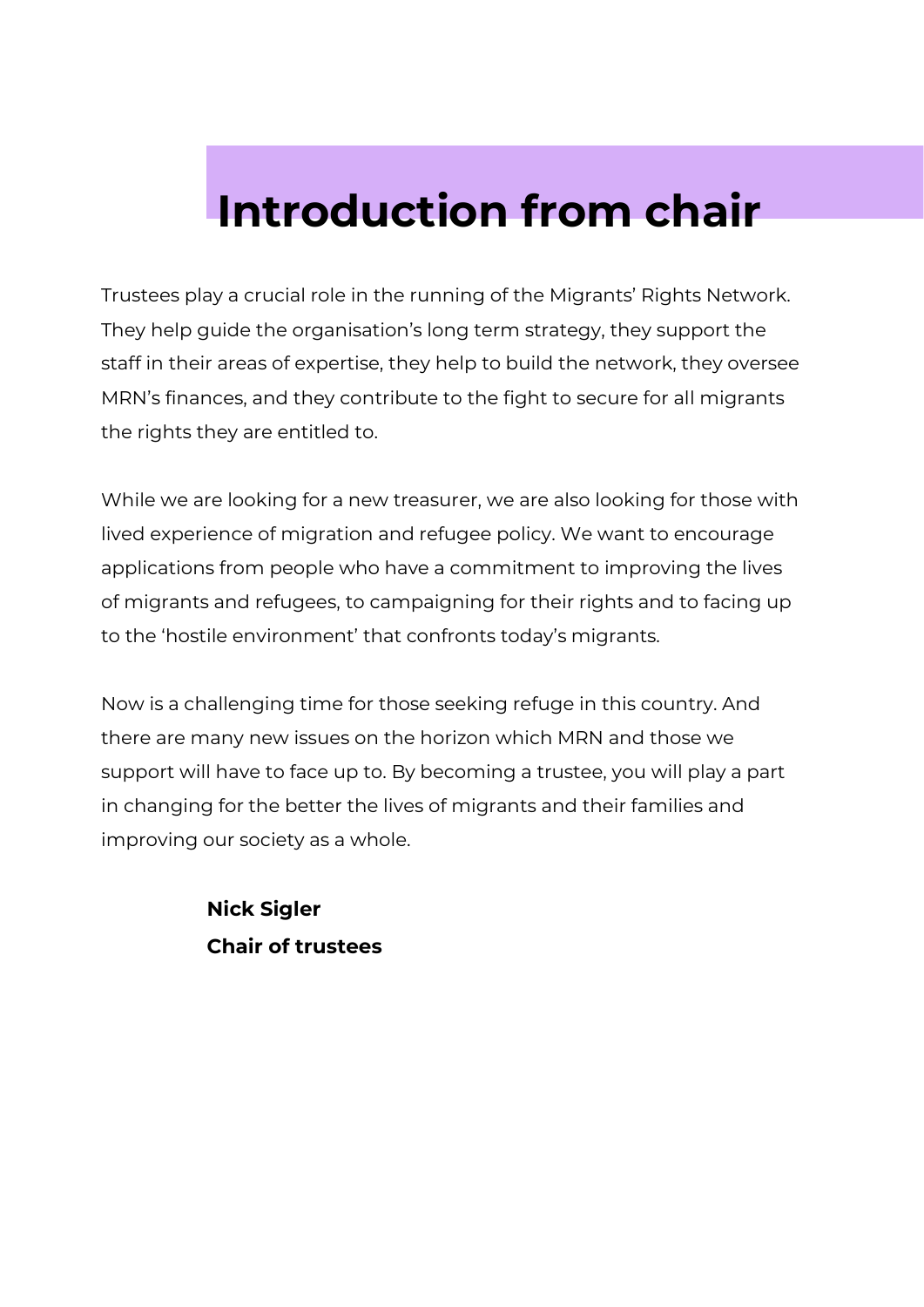## **About Migrants' Rights Network**

## **Being a Trustee at MRN**

Trustees play a key role at the Migrants' Rights Network (MRN) to help us achieve our vision of a more just society for migrants a reality and ensure MRN remains a dynamic and influential organisation that stands with all migrants in their fight for rights and justice.

As a trustee, you are instrumental in ensuring that MRN is achieving its objectives and purpose, and it is complying with its governing document and other legal requirements. Trustees are key to developing and delivering the strategy that will help drive the organisation forward.

We are looking for a treasurer to join the MRN board, and are keen to draw upon the skills and experience of those with the lived experience of migration and/or refugee policies.

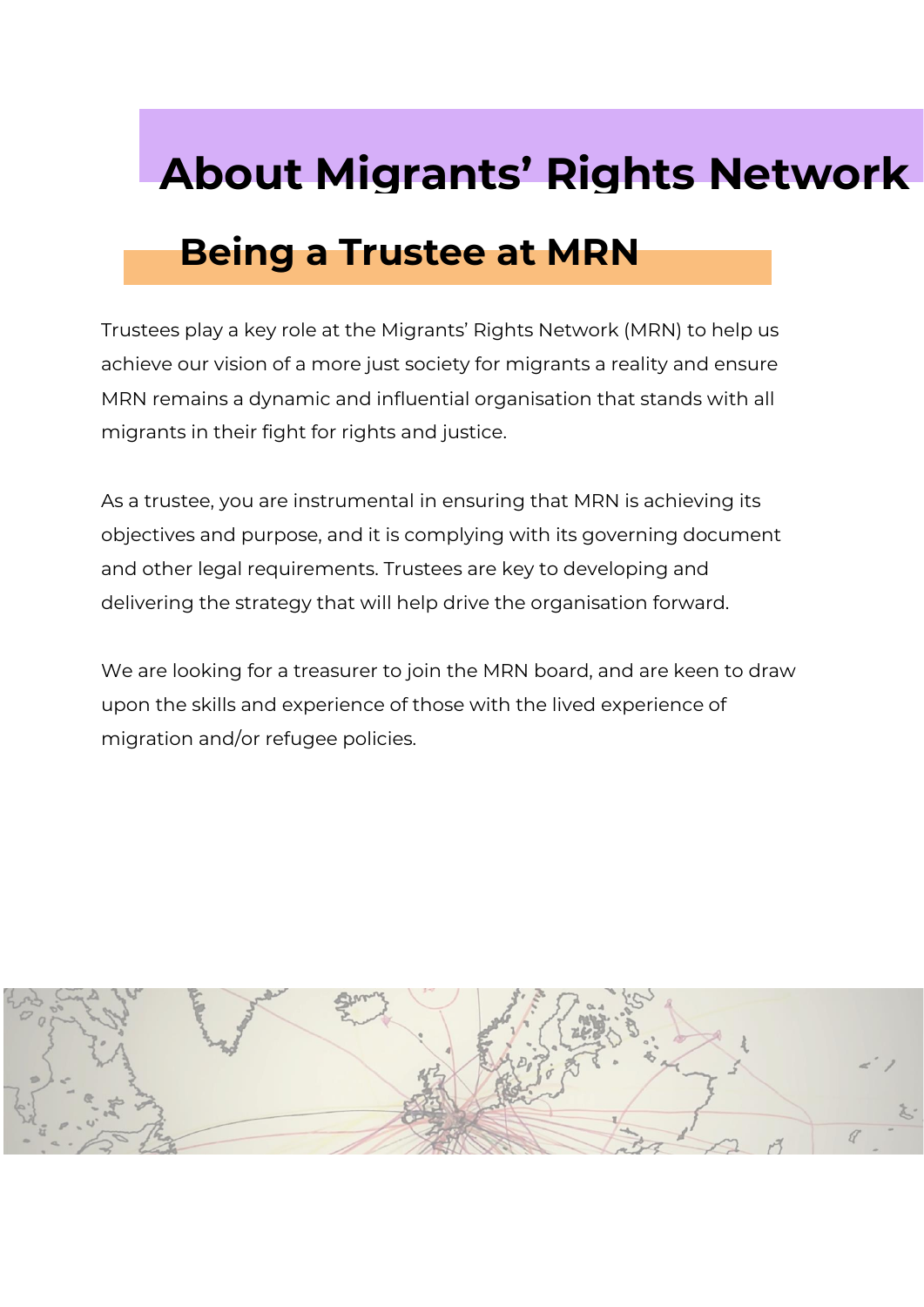#### **About MRN**

MRN builds alliances with individuals and organisations so that migrants are properly represented at all levels of society. It works with and for migrant communities to influence stakeholders and effect structural change to achieve justice and equality for migrants. MRN recognises that achieving justice for all migrants strengthens society as a whole.

As an organisation that is challenging in our approach, we tackle strategically important but unpopular issues that particularly impact on groups most harmed by anti-immigrant policies and narratives.

We have a dynamic approach that uses a plurality of methods for change. These methods include; strengthening and supporting migrant leadership and the capacity of the organisations that work with migrants; policy and advocacy; collective action and legal approaches.

### **Vision**



People are free to move because migration is and has always been an integral part of the human experience.

Everyone, including all migrants, live in a society which is free from all forms of oppression and discrimination.

Nobody's access to safety, rights and security should be determined by their immigration status.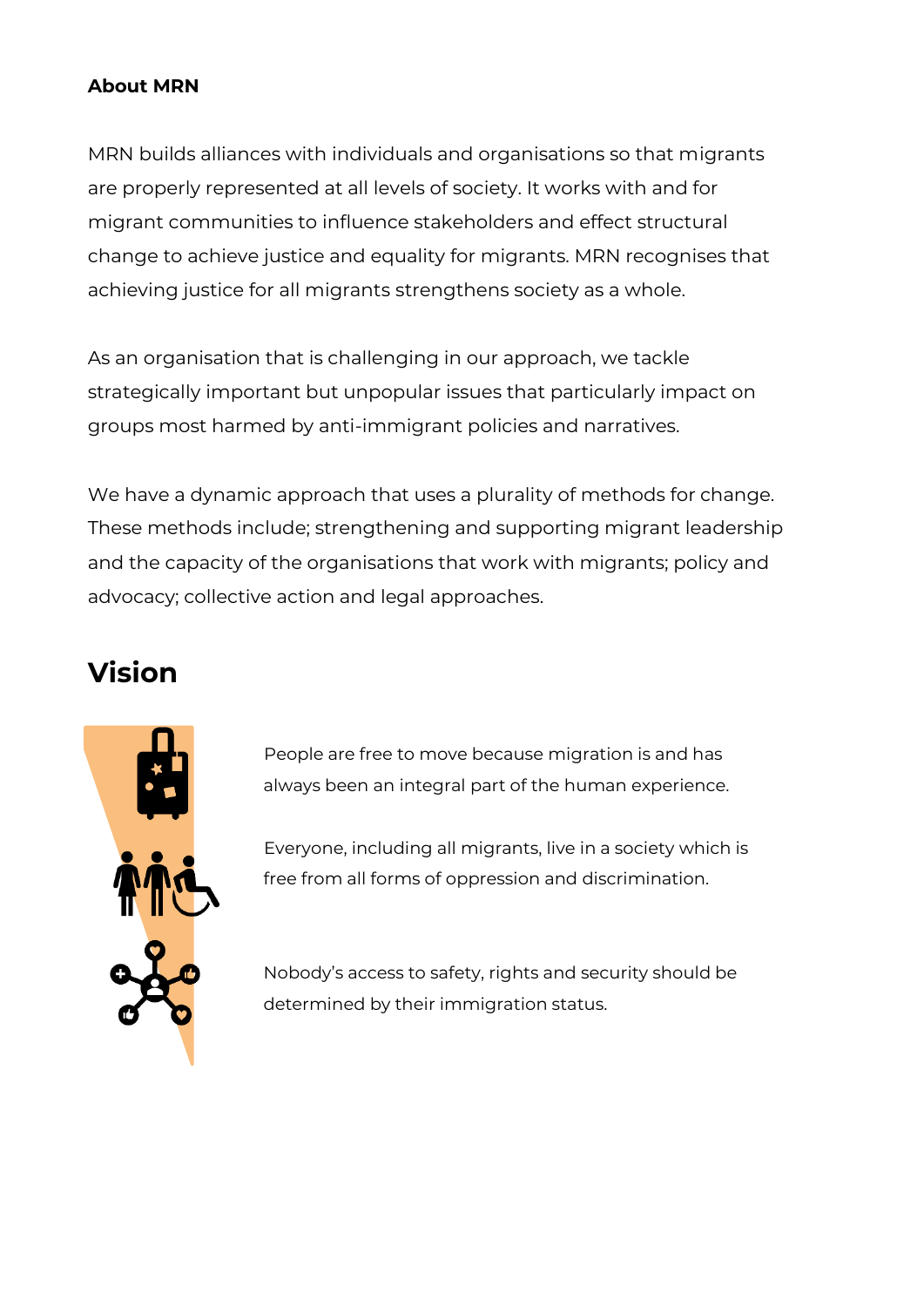### **Values**



#### **No. 01 — Migrant-centred**

MRN places at the heart of its work the experiences and perspectives of migrants to ensure it is accountable to those impacted by immigration and wider policies and practices.

#### **No. 02 — Justice for all migrants**

MRN works for the rights of ALL migrants.

#### **No. 03 — Intersectional**

MRN approaches its work with the understanding that people will experience multiple forms of oppression, where immigration status/migration experience is but one factor.

#### **No. 04 — Leadership**

MRN strives to be daring and determined and speak 'truth to power' to obtain justice and equality for migrants. MRN also recognise that where it holds power, it must be held to account by those affected by the immigration systems.



#### **No. 05 — Solidarity**

MRN builds the power of those affected by the immigration system and works in alliances to strengthen efforts to further the rights of all migrants.



#### **No. 06 — Collaboration**

We team up with activists, lawyers and academics to oppose hostile and unfair policies, tackle negative media narratives and campaign for real, meaningful change.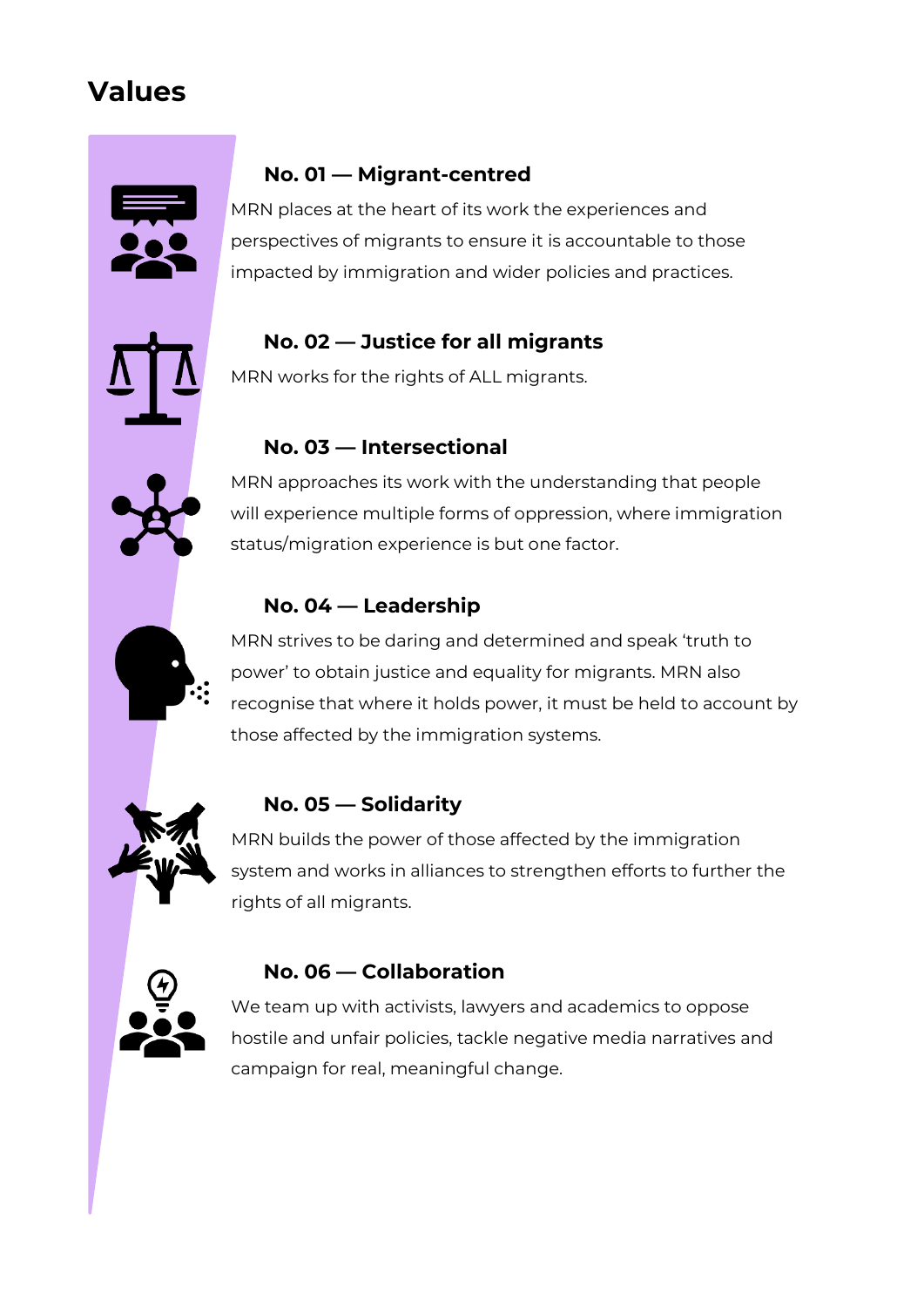### **The Network**

MRN is seen by migrants, grassroots and migrants' rights organisations as a support and solidarity network, as opposed to a formal membership network and this is the added, unique value that we bring.

We work as a collective of like-minded people and organisations working to amplify and centre the voices, issues and demands of migrants and grassroots groups. It is a network that is accessible, inclusive, broad and intersectional.

The purpose of the 'network' is to redistribute access (including, to knowledge, learning, information, and space) to those most impacted by immigration policy and practice. Our network can and will change depending on what the context and need is.

### **Our Priorities**

In 2022, we are concentrating our efforts to the following themes of our work. We are continuing to assess the impact of Covid-19 on the communities we work alongside. We are exposing the immensely provocative government policies which are re-writing the rule books on refugee rights. And we are fighting against the general restrictive immigration policies that exist and those emerging.

Migration is not a crime, and we will continue our fight for the rights and justice for all migrants. We will particularly work with those most vulnerable to exploitation or oppression, and will be:

- ♦ Influencing policy to challenge the hostile environment
- ♦ Amplifying migrants' voices and supporting their causes
- ♦ Changing the narrative to develop a positive profile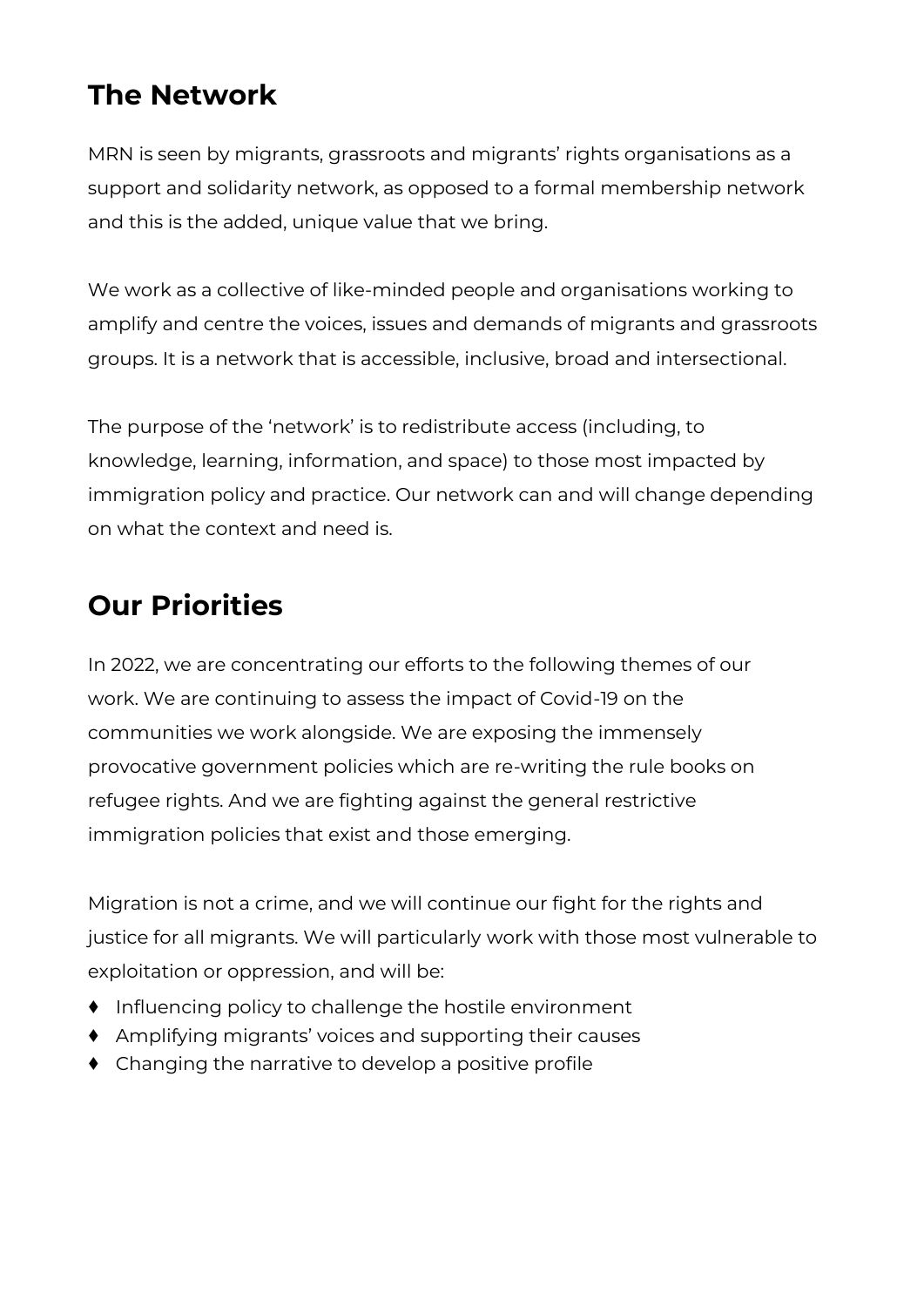### **Our Board**

MRN is a registered charity and a company limited by guarantee. We have a Memorandum and Articles of Association as our governing document, and are currently governed by:

- Nick Sigler- Chair
- ♦ Sainga Tony- Vice-Chair
- Aurora Todisco- Treasurer
- Leticia Ishibashi
- Dr Rakhi Rashmi
- Alan Anstead
- Michael Raff
- Dagmar Myslinska
- Michael Ahanchian

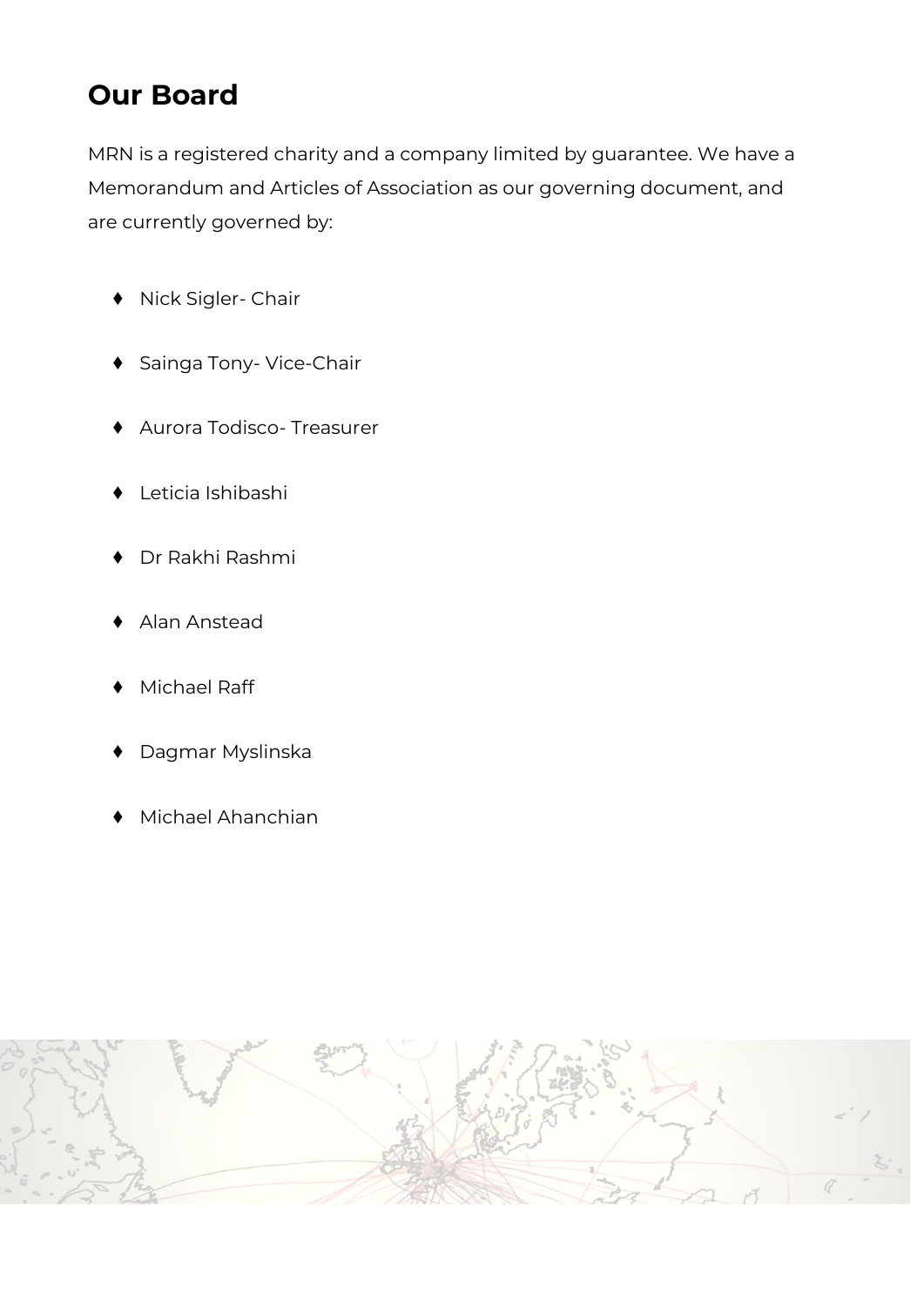## **The role of an MRN trustee**

#### **Treasurer responsibilities**

The duties of the treasurer include the following:

- Overseeing, approving and presenting budgets, accounts and financial statements
- Being assured that the financial resources of the organisation meet its present and future needs
- **Ensuring that the charity has an appropriate reserves policy**
- Preparing and presenting financial reports to the board
- **Ensuring that appropriate accounting procedures and controls are in** place
- Liaising with any paid staff and volunteers about financial matters
- Advising on the financial implications of the organisation's strategic plans
- **Ensuring that the charity has an appropriate investment policy**
- **Ensuring that there is no conflict between any investment held and** the aims and objects of the charity
- Monitoring the organisation's investment activity and ensuring it is consistent with the organisation's policies and legal responsibilities
- **Ensuring that the accounts are prepared and disclosed in the form** required by funders and the relevant statutory bodies -the Charity Commission and the Registrar of Companies
- If external scrutiny of accounts is required, ensuring that the accounts are scrutinised in the manner required ( in MRN's case independent examination) and any recommendations are implemented
- Keeping the board informed about its financial duties and responsibilities
- Contributing to the fundraising strategy of the organisation
- Making a formal presentation of the accounts at the annual general meeting and drawing attention to important points in a coherent and easily understandable way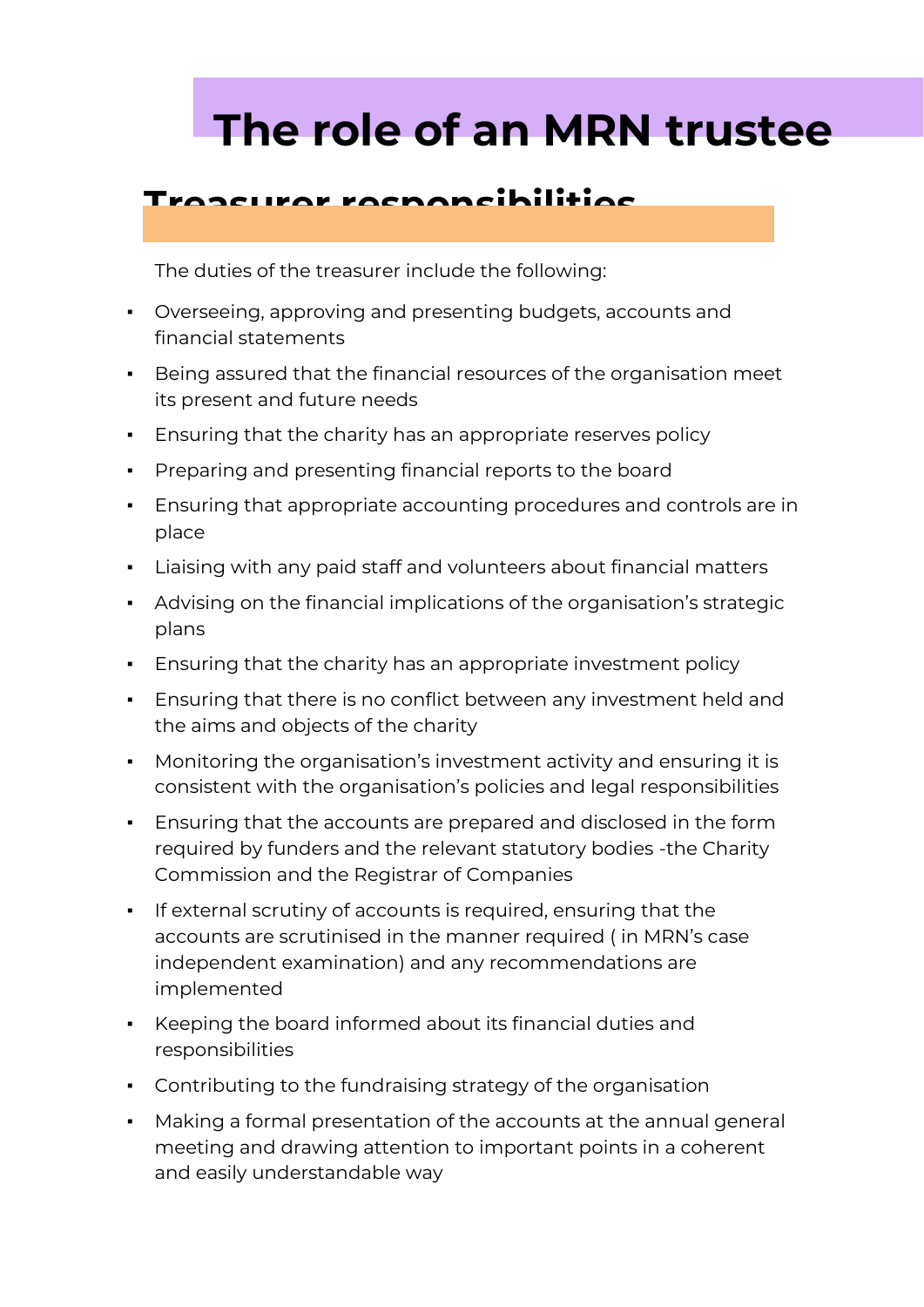**EXECT** Sitting on appraisal, recruitment and disciplinary panels as required

#### **Person specification**

- In addition to the person specification for a trustee, the treasurer should have the following qualities.
- Financial qualifications and experience
- Some experience of charity finance, fundraising and pension schemes
- The skills to analyse proposals and examine their financial consequences
- Being prepared to make unpopular recommendations to the board
- A willingness to be available to staff for advice and enquiries on an ad hoc basis.

## **Trustees duties & responsibilities**

- **Ensuring that MRN pursues its stated objects (purposes), as defined** in its governing document, by developing and agreeing a long-term strategy
- To ensure MRN follows effective governance to meet regulatory and statutory requirements and complies with its governing document (i.e., memorandum and articles of association), charity law, company law and any other relevant legislation or regulations.
- To make balanced and informed decisions in the best interests of the charity to achieve its purposes, and avoid personal conflicts of interest when making decisions.
- **Ensuring that MRN applies its resources exclusively in pursuance of** its charitable objects (i.e., the charity must not spend money on activities that are not included in its own objects, however worthwhile or charitable those activities might be) for the benefit of the public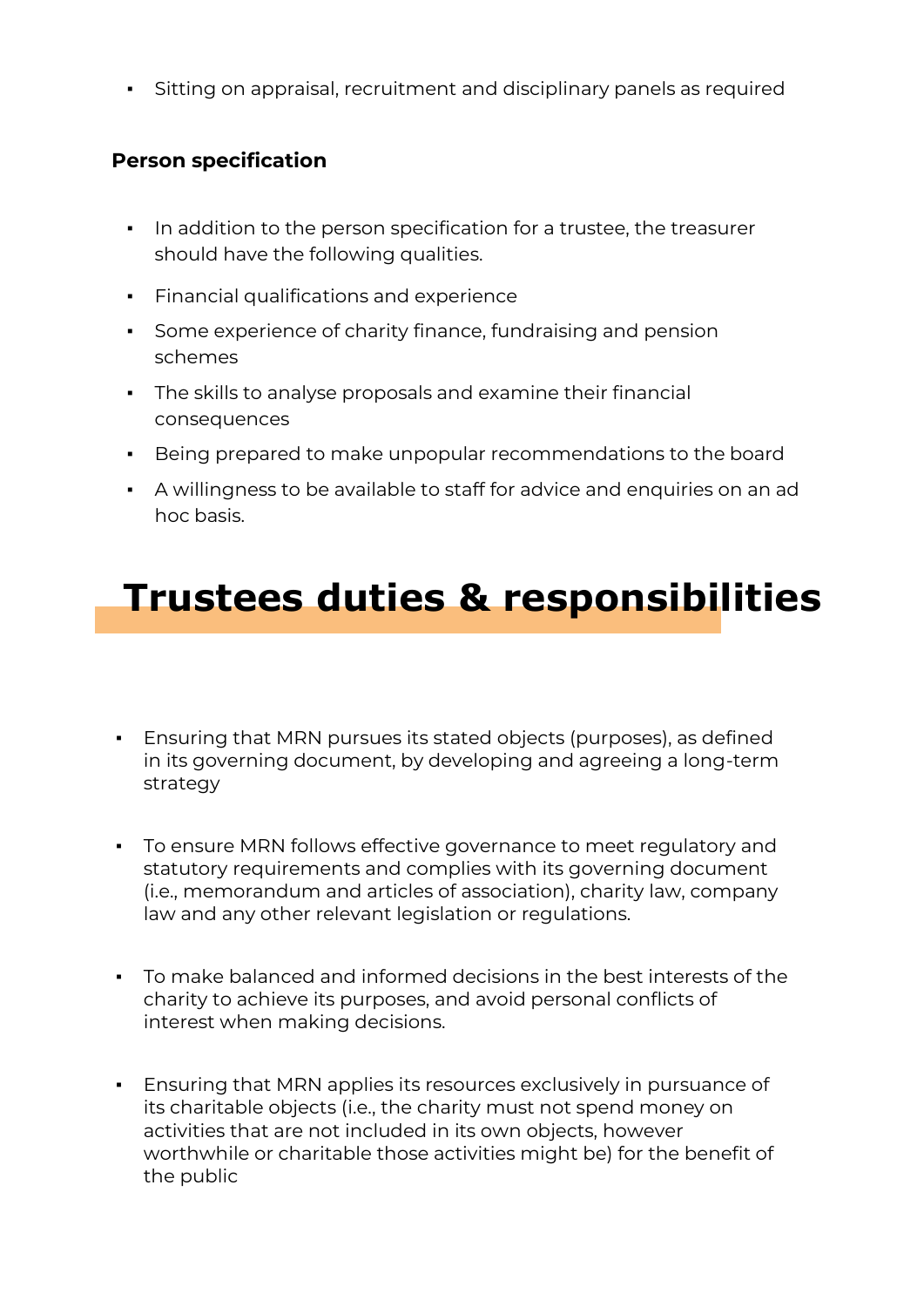- **Ensuring that MRN defines its goals and evaluates performance** against agreed targets
- To act responsibly, reasonably, and honestly, and safeguard the good name and values of MRN
- Ensuring the effective and efficient administration of MRN, including having appropriate policies and procedures in place
- Ensuring the financial stability and probity of MRN
- Protecting and managing the property of the charity and ensuring the proper investment of the charity's funds
- Following proper and formal arrangements for the appointment, supervision, support, appraisal, and remuneration of the CEO
- To assist the Board to support MRN in delivering its overall strategy
- To support the organisation in developing a fundraising strategy that fits with its ambitions and objectives
- Be an active champion of Migrants' Rights Network

In addition to the above statutory duties, each trustee should use any specific skills, knowledge or experience they have to help the board of trustees reach sound decisions. This may involve scrutinising board papers, leading discussions, focusing on key issues, providing advice and guidance on new initiatives, or other issues in which the trustee has special expertise.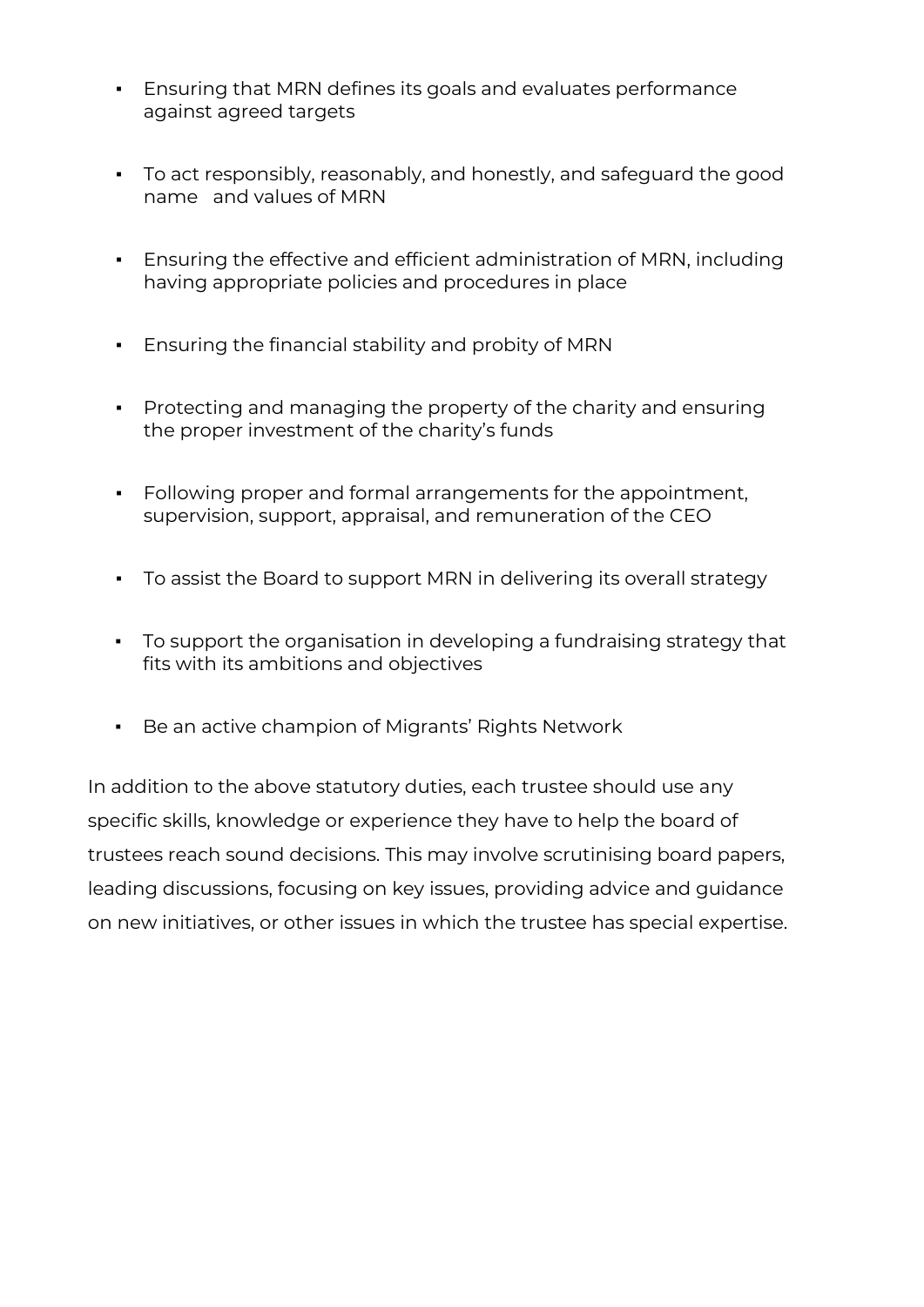### **What do we need?**

We need a treasurer who will:

- Commit to the organisation, to the aims and objectives of MRN, and its vision
- Want to ensure MRN is inclusive and takes an intersectional approach
- Devote the necessary time and effort required
- **•** Offer strategic vision and insight
- Demonstrate good and independent judgement
- Think creatively to further the organisations causes
- Be an active participant and will speak their mind
- Have understanding and acceptance of the legal duties, responsibilities, and liabilities of a trusteeship
- Work effectively as a member of a team
- Use their skills and experience in setting targets, monitoring, and evaluating performance and projects
- Able to demonstrate knowledge, skills, and experience of at least one of the following: campaigning; digital engagement; fundraising and income generation; human resources management
- Use their excellent networking skills, influencing and communication skills to further the organisations agenda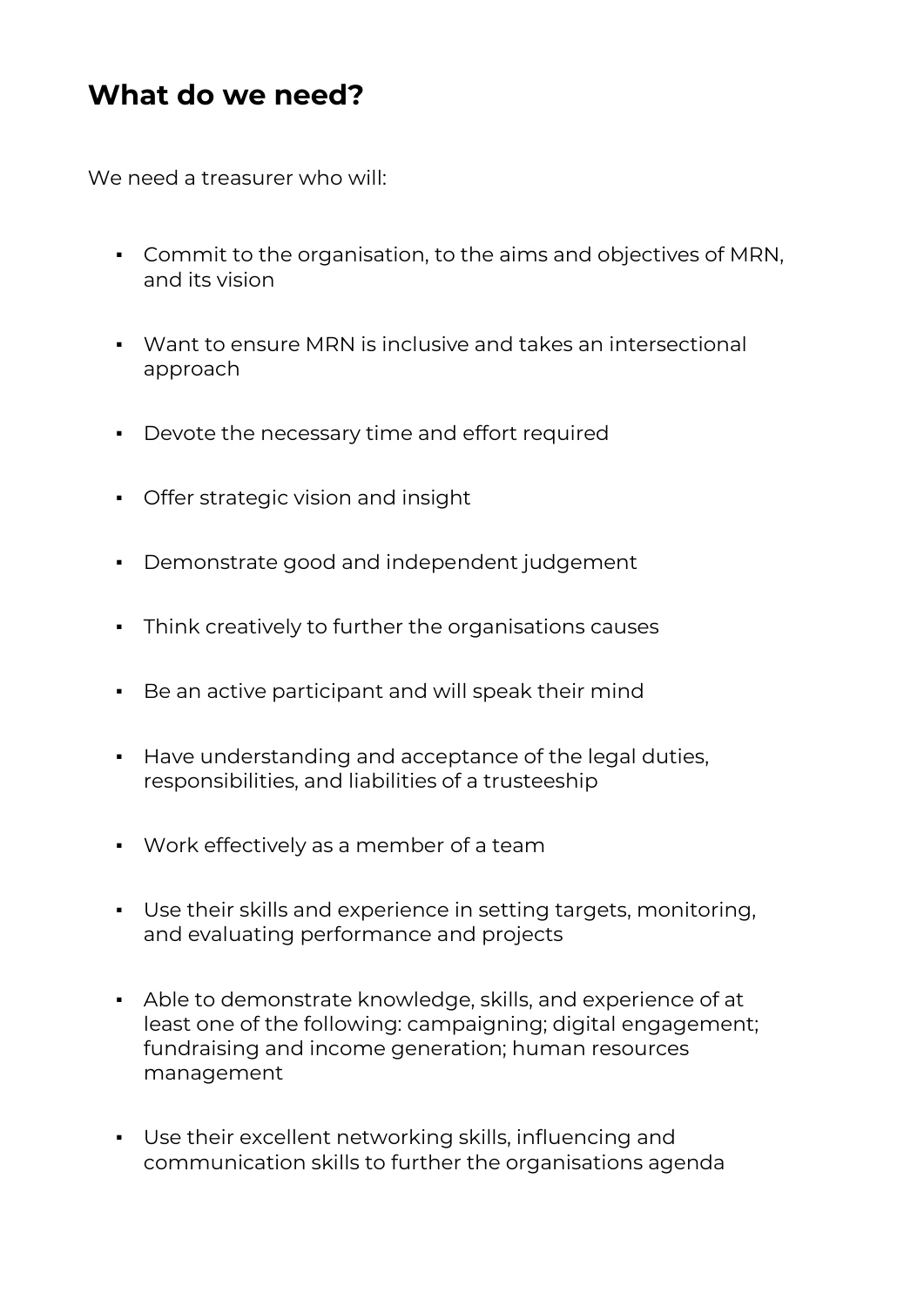- Desirably have some understanding of financial management,
- A commitment to Nolan's seven principles of public life: selflessness, integrity, objectivity, accountability, openness, honesty, and leadership.

## **An Inclusive Board & Organisation**

We strive to have a board that is representative of the communities we work alongside, and want to ensure those with the lived experience of migration or the refugee system, remain fully represented. We are committed to being a truly inclusive organisation, and want to actively encourage those who identify with a disability, as LGBTQI, or those under 25 to apply.

If you have access requirements or need any adjustments to the recruitment process, please do let us know.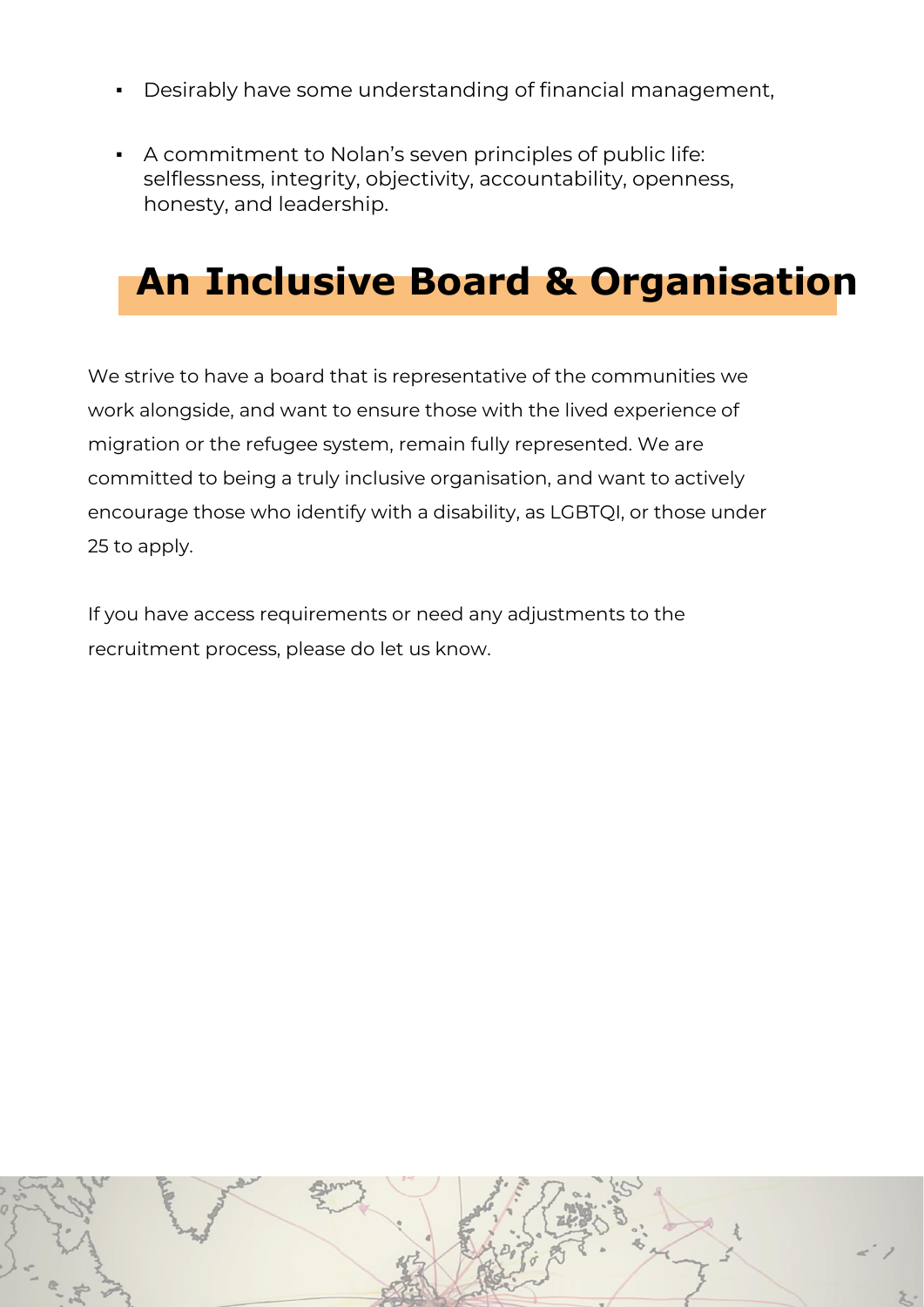## **Interested in Applying**

If you are interested in applying please send a CV and a covering letter (max one page) explaining why you are interested in joining the board as a governance trustee, and how you meet the skills, experience and background we currently seek.

You can also send a short 3-5min video on why you would like to join the board addressing the points above along with your CV.

#### **Please send your application to [trustees@migrantsrights.org.uk](mailto:trustees@migrantsrights.org.uk) by 11.59pm, 10 July 2022**

### **Recruitment Process**

Once we have received your application, we will review all applications and shortlist applicants that meet the skills and criteria we seek, and contact you for a brief interview with two board members, and the CEO.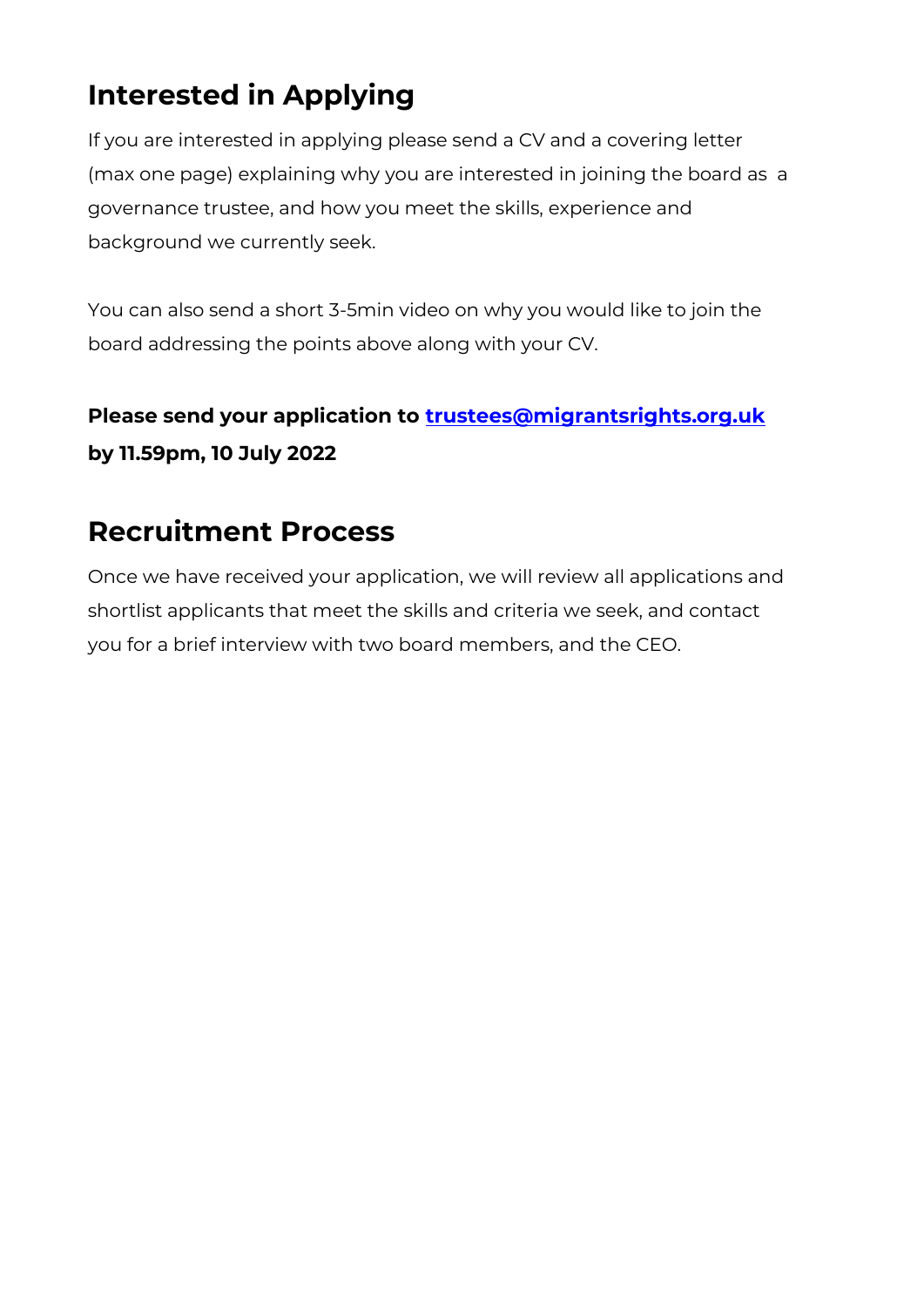## **Further information**

If you would like more information or have an informal chat, please contact Chair of MRN, Nick Sigler - [n.sigler@migrantsrights.org.uk o](mailto:n.sigler@migrantsrights.org.uk)r the CEO, Fizza Qureshi - [f.qureshi@migrantsrights.org.uk](mailto:f.qureshi@migrantsrights.org.uk)

For information on our current activities and impact, please visit [www.migrantsrights.org.uk](http://www.migrantsrights.org.uk/)